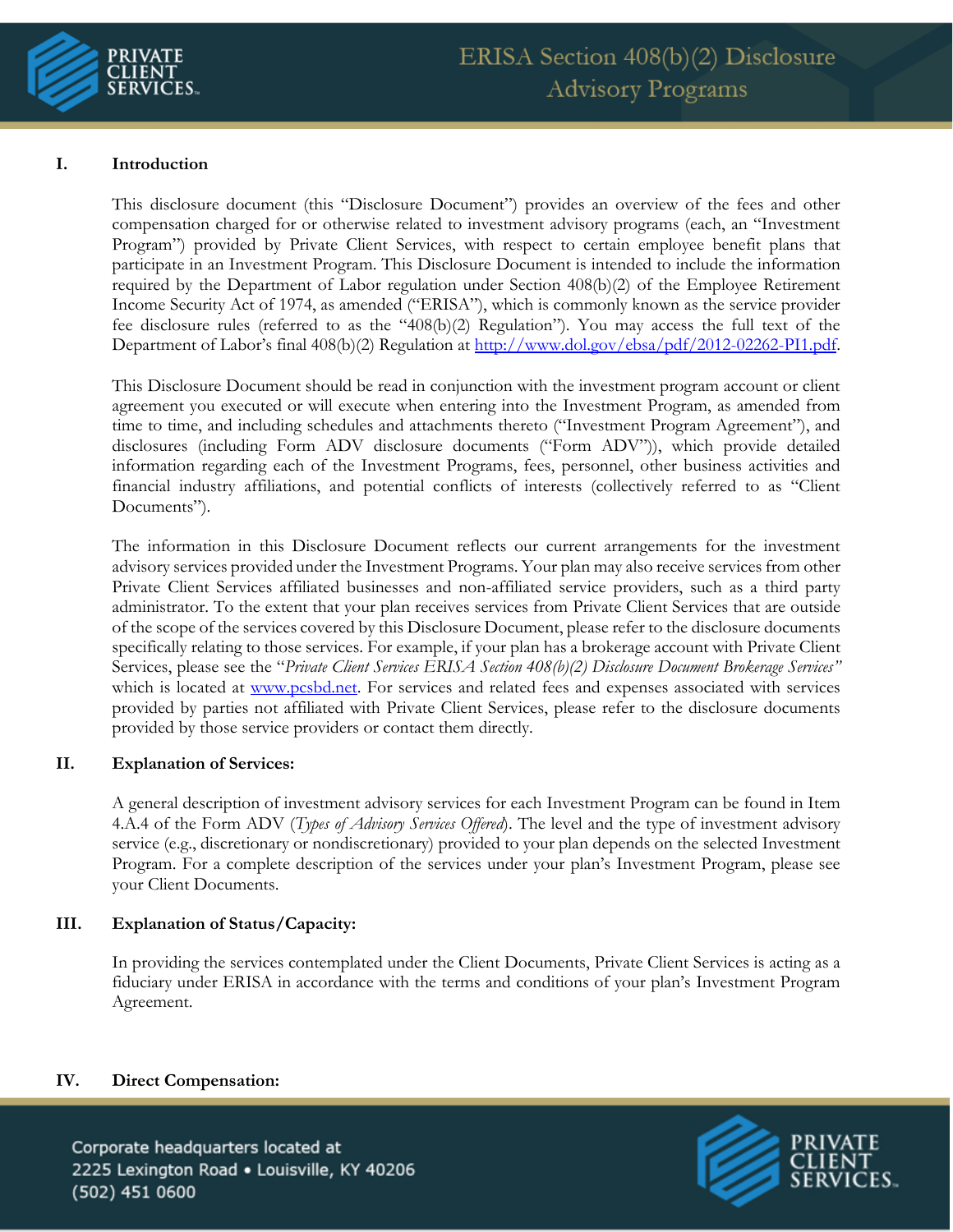

Means payments made directly by the plan for services rendered to the plan. Pursuant to the Client Documents, your plan is directly charged an investment advisory fee for each Investment Program it selects. The Investment Program fee is an annual asset-based fee, which is deducted periodically from the assets held in your plan's account in accordance with your Investment Program Agreement. Upon termination of your Investment Program Agreement, only the fees through the termination date are charged to your plan's account. For the standard fee schedule applicable to each Investment Program, see the fee description under each Investment Program in Item 4.A.4 of the Form ADV (*Types of Advisory Services Offered*). The fee schedule applicable to your plan for an Investment Program is set forth in the Fee Schedule in your Investment Program Agreement.

If your plan participates in an Investment Program through which it selects one or more third-party investment advisers or sub-advisers (i.e., not affiliated with Private Client Services), please see the ERISA Section 408(b)(2) disclosure document of such third-party investment advisers or sub-advisers. Their ERISA Section 408(b)(2) disclosure documents, if applicable and as provided by such third-party advisers, are included as part of, or attached to the end of, their respective Form ADVs, which are available under their names on the same website where your Private Client Services Form ADV is posted.

### **V. Indirect Compensation:**

Means compensation received from sources other than directly from the plan or plan sponsor. In certain circumstances, the payment of indirect compensation may depend on several factors, including the elapsed time period during which securities are held in your plan's account, and decisions made by the plan with respect to trade execution. The following describes potential sources of indirect compensation that Private Client Services may receive in connection with its provision of services under the Investment Programs listed above.

**Mutual Fund Investments:** Private Client Services may receive compensation from mutual funds and their affiliates (such as 12b-1 fees, shareholding servicing fees, and revenue sharing fees) in connection with client investments in shares of such mutual fund (referred to as "Fund Fees"). To the extent Private Client Services receives any Fund Fees with respect to any assets held in any of the Investment Programs, Private Client Services credits the client's account that generated them in the amount of such Fund Fees received by it. *For more information, refer to the "Compensation from Funds" section of the Form ADV and your Investment Program Agreement*.

## **VI. Additional disclosures regarding compensation that may be received by Private Client Services or related parties including sub-contractors**

Private Client Services or a related party, including a sub-contractor, may receive other forms of compensation not disclosed above. Generally, these payments are not attributable to any individual account or client.

**Marketing Support, Conferences, Sales Meetings, and Similar Activities:** Private Client Services may receive marketing and training support payments, conference subsidies, and other types of financial and non-financial compensation and incentives from mutual fund companies, insurance and annuity companies and other investment product distributors, investment advisors, broker-dealers and other vendors to support the sale of their products and services to Private Client Services clients. These payments may include reimbursement for Private Client Services' participation in sales meetings, seminars and conferences held in the normal course of business. These payments may also include reimbursements for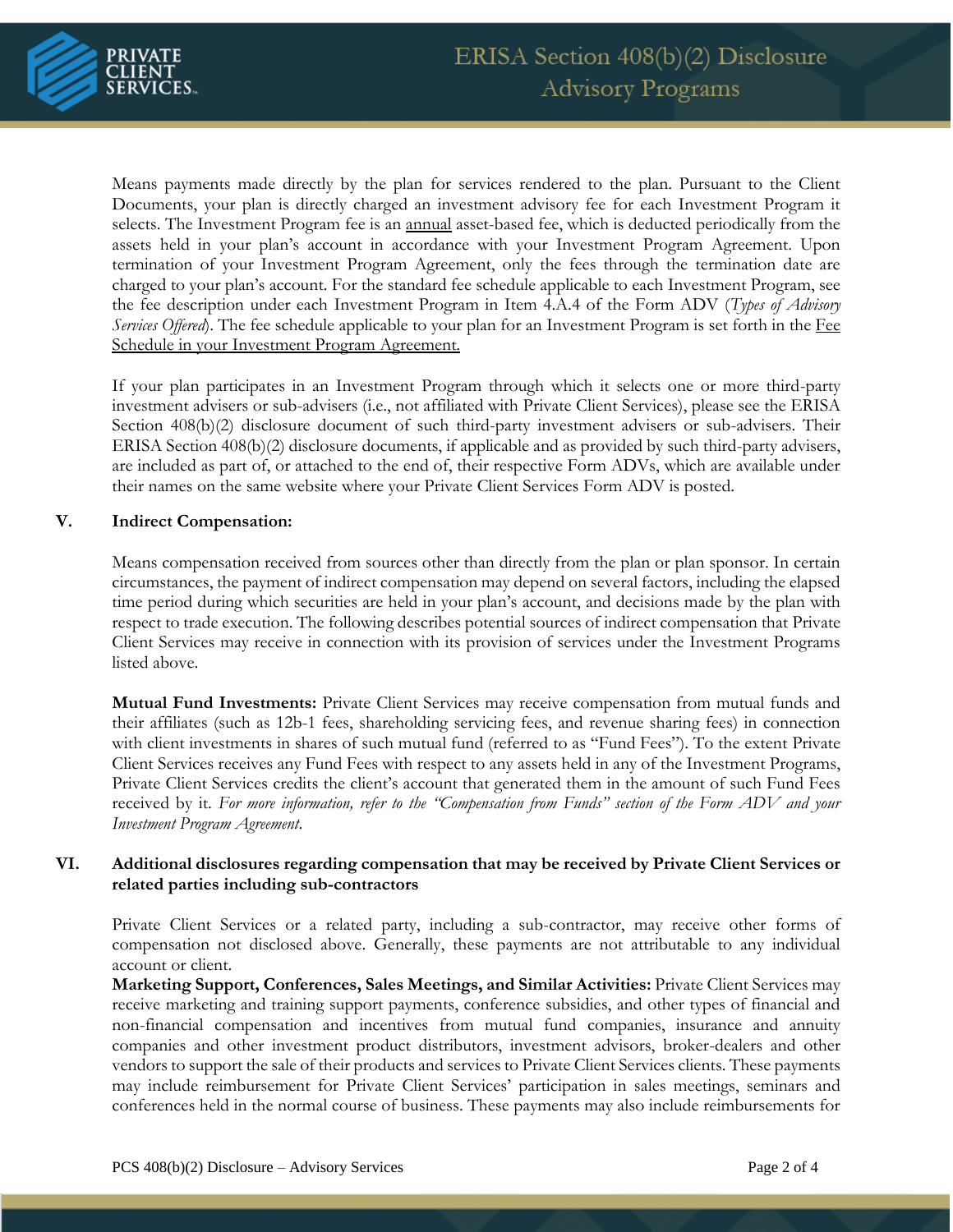

costs and expenses incurred by Private Client Services in sponsoring conferences, meetings, and similar activities. These payments are received by Private Client Services in connection with all of its client accounts and are not dependent on or related to the amount of assets invested in your investment advisory account. Because they are based on all of Private Client Services' client accounts, they cannot reasonably be allocated to any particular account. The providers independently decide what they will spend on these types of activities and do not share this information with Private Client Services subject to regulatory guidelines and Private Client Services policies. The amount of any expense reimbursement or payment to Private Client Services is dependent on which activities Private Client Services participates in or sponsors, the amount of that participation and other factors and is determined by the provider.

**Receipt of Gifts, Gratuities and Nonmonetary Compensation by Private Client Services:** From time to time, third-party vendors (such as investment product distributors and providers, mutual fund companies, investment advisors, insurance and annuity companies, broker-dealers, wholesalers, etc.) may provide Private Client Services with non-monetary gifts and gratuities, such as promotional items (i.e., coffee mugs, calendars or gift baskets), meals, sporting events, and access to certain industry related conferences or other events (collectively, "gifts"). Private Client Services has implemented policies and procedures to comply with current regulations intended to ensure that Private Client Services and its employees worldwide avoid actual or perceived conflicts of interest when giving or receiving gifts and entertainment from relevant parties, and comply with all applicable laws and regulations including the U.S. Bank Bribery Act and the U.S. Foreign Corrupt Practices Act. Under the Private Client Services policy, the maximum value that may generally be received by any individual in any calendar year for a gift is \$100.00, and for meals and entertainment the maximum is \$250.00 per event. Entertainment must be appropriate, customary and reasonable and clearly not meant to influence Private Client Services business or serve as a "quid pro quo" for it to be accepted by Private Client Services. To the extent any gift, gratuity or non-monetary compensation is paid to or received by Private Client Services, Private Client Services believes it is insubstantial with respect to any account or client*.* 

**Solicitation Arrangements:** Private Client Services may enter into arrangements with third parties who solicit clients for Private Client Services' investment management products. Under such agreements, third parties may refer or solicit clients and receive compensation for such services. As a result of these arrangements, fees paid by clients may differ from the prevailing retail rate, but in every arrangement with a third party solicitor, the structure of the third party solicitation agreement, including the compensation payable to the solicitor, will be disclosed fully to the client as required by applicable law. Please consult these separate disclosures for information on the solicitation arrangements relevant to your plan, if any.

**Pershing:** Private Client Services has retained Pershing , a non-Private Client Services related entity, to act as its clearing firm and to provide certain custody and clearing services to Private Client Services clients. Pursuant to the agreement entered into between Private Client Services and Pershing, there may be payments between the parties that are asset based and, for that reason, not disclosed herein. *For more information regarding Private Client Services' arrangements with Pershing, see the "Private Client Services ERISA Section 408(b)(2) Disclosure Document Brokerage Services*" available at [www.pcsbd.net.](http://www.pcsbd.net/)

### **VII. Termination Fees:**

There is no additional fee charged upon termination of an Investment Program Account, but account transfer or wire fees may apply under your brokerage agreement. *For more information regarding fees applicable*